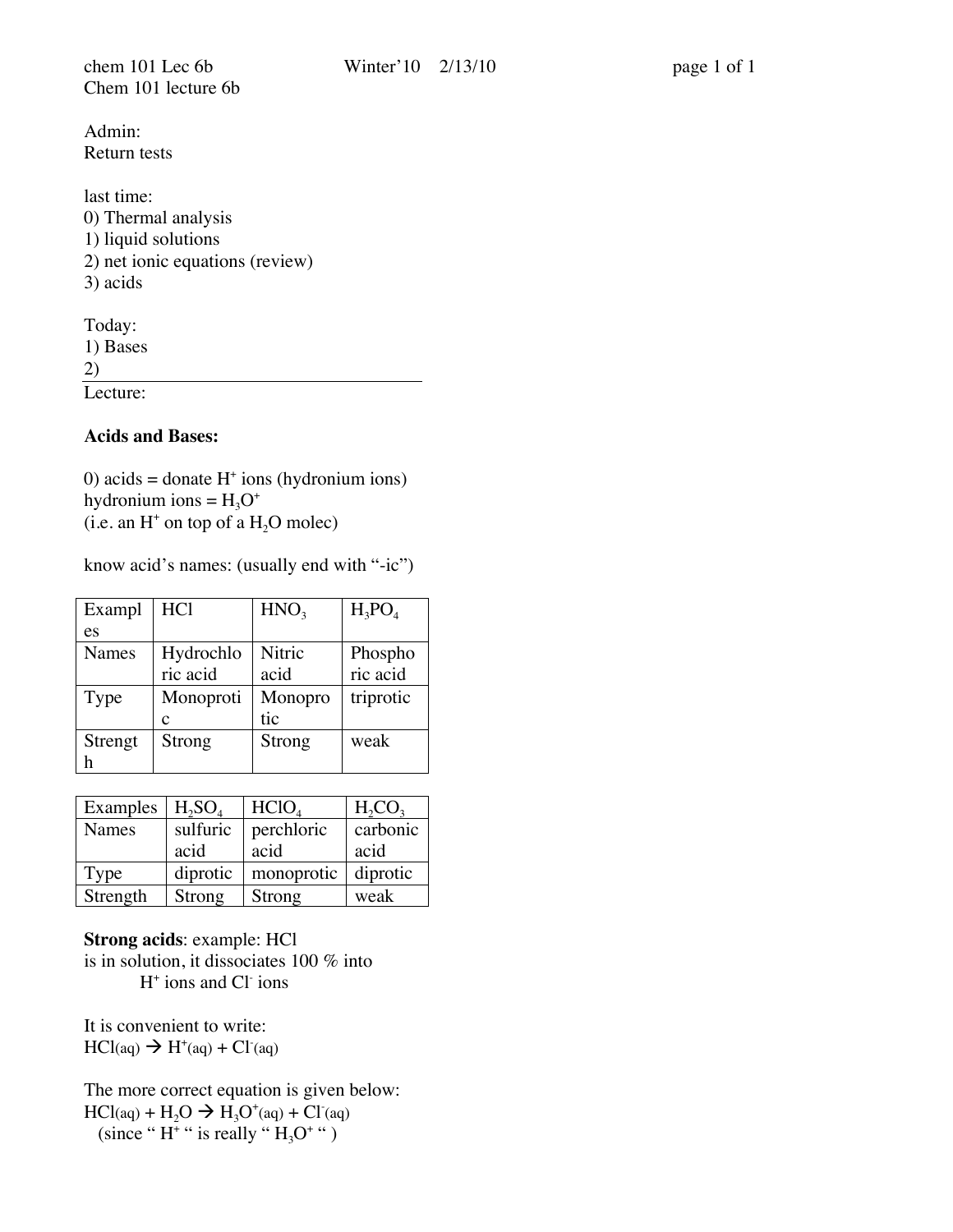| 1) <b>bases</b> = donate OH ( <i>Arrhenius</i> definition)                      |                          |  |                            |  |
|---------------------------------------------------------------------------------|--------------------------|--|----------------------------|--|
| $=$ accept H <sup><math>+</math></sup> ions ( <i>Bronsted-Lowry</i> definition) |                          |  |                            |  |
|                                                                                 | $F^{zamb}$ $N_2OH$ $KOH$ |  | $\Gamma$ <sup>a</sup> (OH) |  |

| Example      | <b>NaOH</b> | <b>KOH</b> | $Ca(OH)$ , |
|--------------|-------------|------------|------------|
| S            |             |            |            |
| <b>Names</b> | Sodium      | Potassiu   | Calcium    |
|              | hydroxid    | m          | hydroxid   |
|              | e           | hydroxid   | e          |
|              |             | e          |            |
| Type         | Monobasi    | Monobasi   | dibasic    |
|              | c           | c          |            |
| Strength     | Strong      | Strong     | weak       |

Consider a *strong* base: Sodium hydroxide:  $NaOH \rightarrow Na^+ + OH^-$ 

Review Bronsted-Lowry definition of a base: a proton-acceptor!

To illustrate this, consider ammonia, a weak base:

 $NH_3 + H_2O \to NH_4^+ + OH^-$ 

(NH<sub>3</sub> accepts a proton from  $H_2O$  and is therefore a Bronsted-Lowry base)

Know difference between **acids** and **bases**. But know also the difference between **strong** acids and **weak acids.** (It is not a matter of *concentration* but of *degree of dissociation*)

*Strong* acids dissociate 100%

*Weak* acids don't dissociate 100% (in fact, usually less than  $1\%$  dissociation)

3) Neutralization reactions:

Acids and bases neutralize each other!

Often it is:  $\text{acid} + \text{base} = H_2O + \text{salt}$ (salt = an soluble ionic compound)

classic example: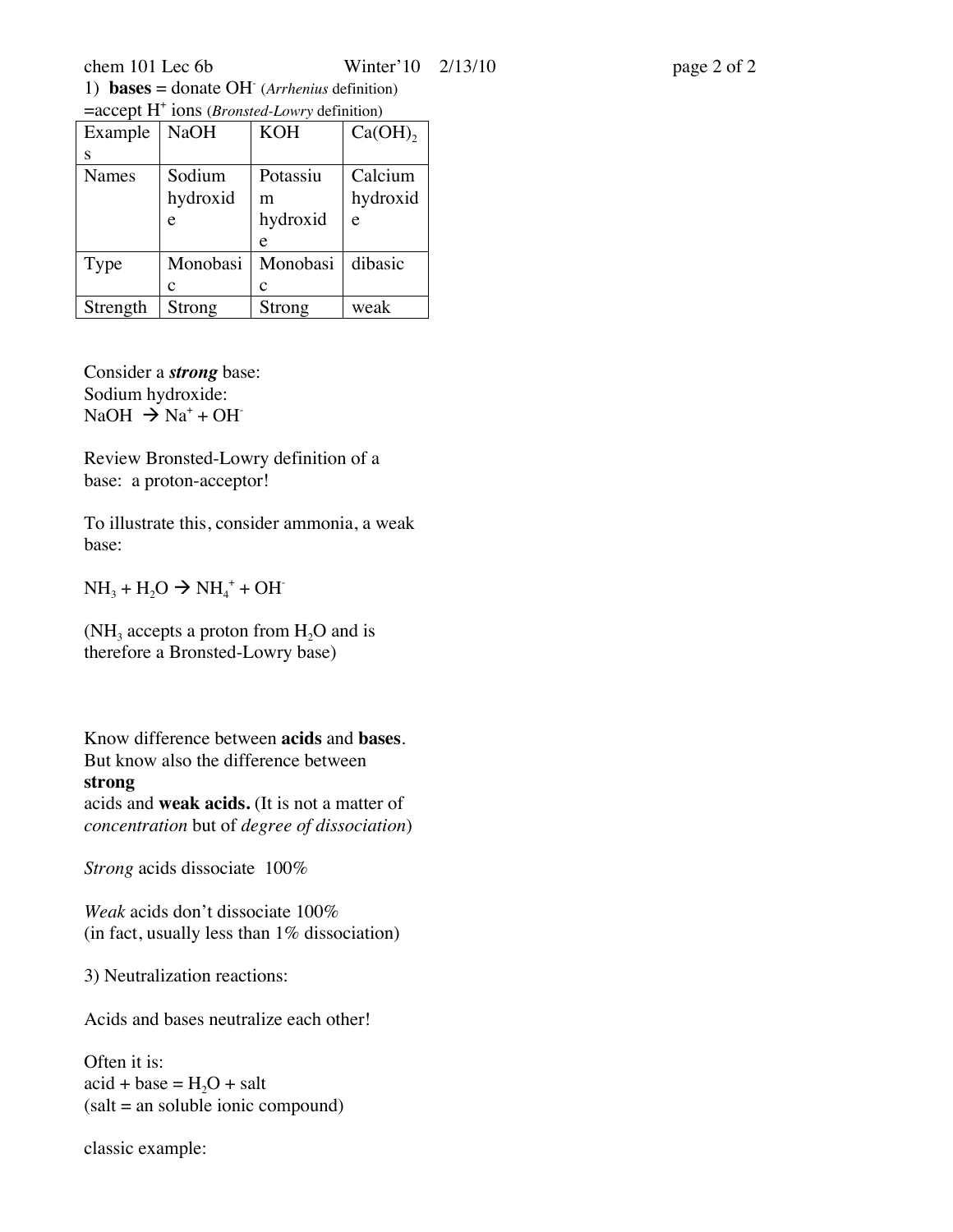$HCl + NaOH \rightarrow H<sub>2</sub>O + NaCl$ 

Complete the following:

 $HNO<sub>3</sub> + NaOH \rightarrow$ 

 $H_2CO_3 + KOH \rightarrow$ 

 $H_3PO_4 + Mg(OH)_2 \rightarrow$ 

Write down the net ionic equations!

4) **Concentrations**: important to measure concentration quantitatively.

There are several units of concentration but the most important is the *molar*, M.

**a**) **Molarity** (**M**) =  $\frac{\text{moles solute}}{\text{moles at a}}$ liters of solution

Or sometimes convenient to use:

 $M = \frac{mmol \text{ solute}}{mI \text{ solution}}$ mL solution

acid, HAc ? Example: what is the molarity of a 100 mL solution containing 0.23 moles of acetic

# M = 
$$
\frac{0.23 \text{mol} \text{H} \text{A} \text{c}}{100 \text{mL}^{11}/1000 \text{mL}} = 2.3 \frac{\text{mol} \text{H} \text{A} \text{c}}{L}
$$

 $=2.3$  M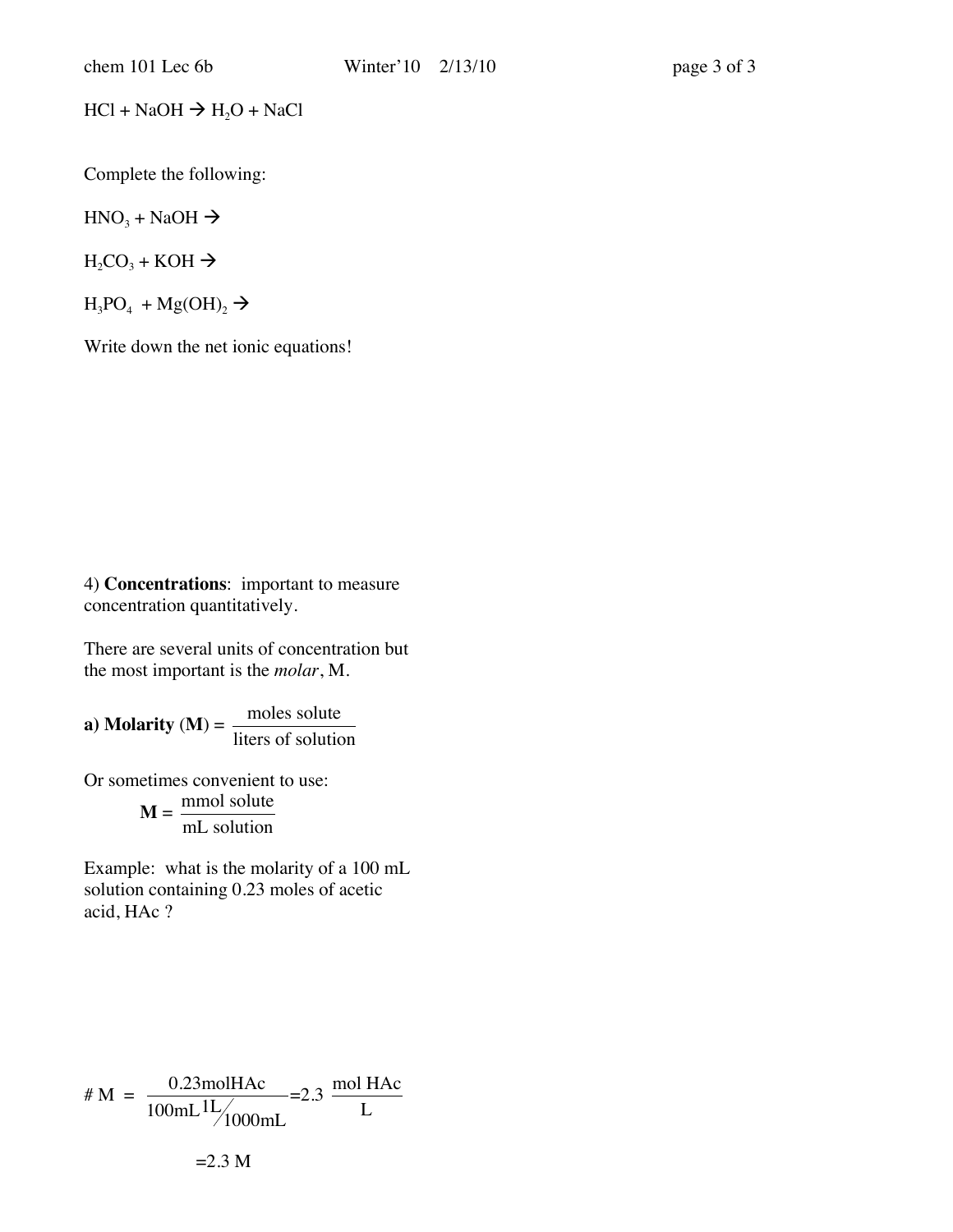Example: how many grams of NaCl (58.5g/mol) are in 25.0 mLs of a 0.110M NaCl solution?

$$
\#g \text{ NaCl} = 25.0 \text{ mL} \left( \frac{1 \text{ L}}{1000 \text{ mL}} \right) \left( \frac{0.110 \text{ mol NaCl}}{\text{L}} \right) \left( \frac{58.5 \text{ g NaCl}}{\text{mol NaCl}} \right) =
$$

= 0.161 g NaCl

b) *Preparing solutions!* First determine the grams of solute needed

*c) Diluting solutions!!!*  $M_1V_1 = M_2V_2$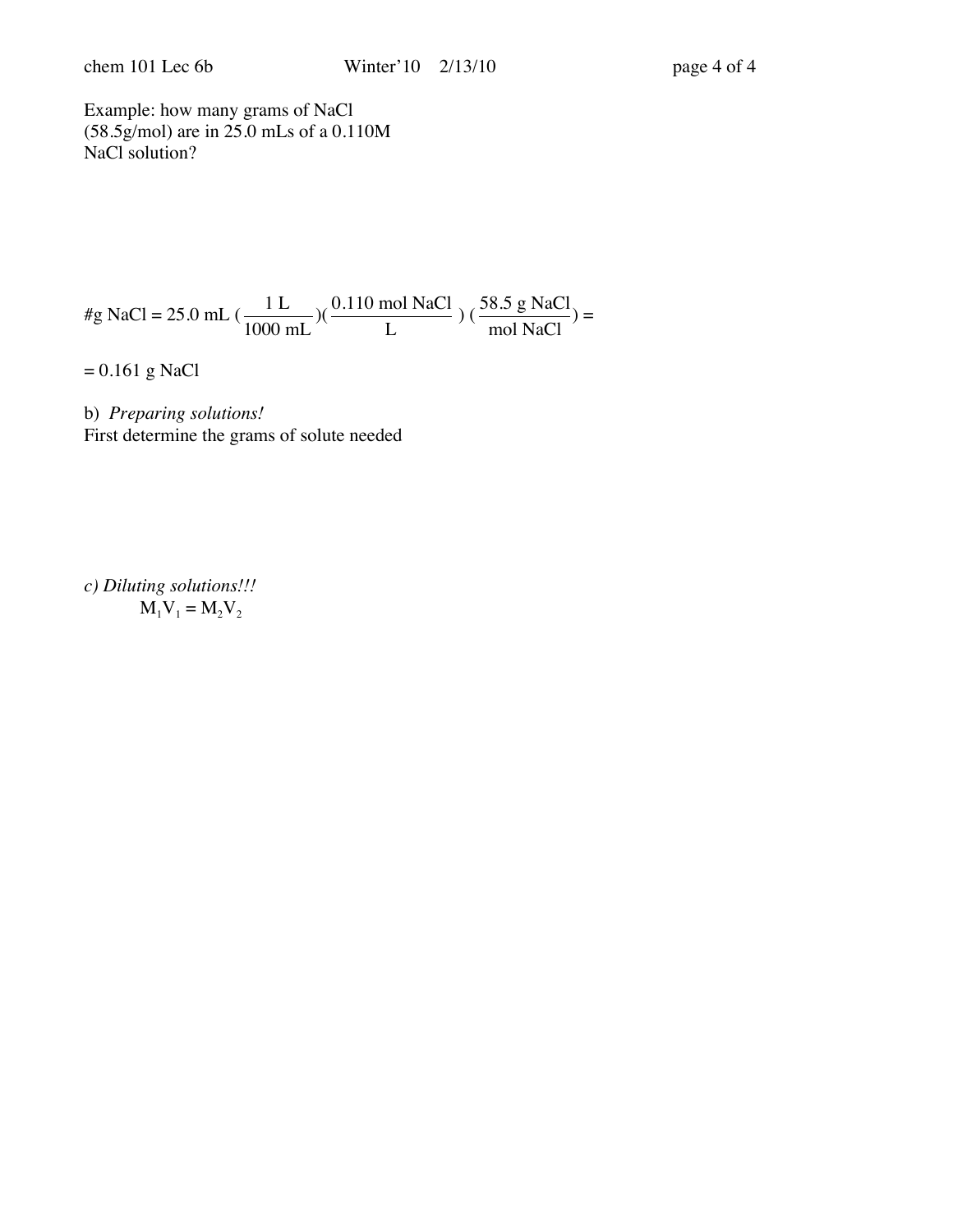*end point* or *equivalence point* = point where neutralization is just completed.

*Indicator* = reagent which changes color to show endpoint is reached. Example: phenolphtalein (pink = base, colorless=acid)

at the **endpoint**: ("equivalence point")

# moles H<sup>+</sup> donated= # moles H<sup>+</sup> accepted

# equivalents  $H^+ = #$  equivalents  $H^+$  accepted.

"equivalents" =  $\#$  moles of H<sup>+</sup> accepted or donated.

| moles solute<br>$Molar(M) =$<br>liters of solution                                               | (units: $\frac{mol}{r}$ ) |
|--------------------------------------------------------------------------------------------------|---------------------------|
| Normal (N) = $\frac{equiv. \text{ solute}}{\text{liters of solution}}$ (units: $\frac{eq.}{L}$ ) |                           |

 $0.10$  M HCl = .1mol HCl/L

but each HCl produces a H<sup>+</sup>

so, .10 M HCl = .1N HCl

 $0.25M H_2SO_4 =$  \_\_\_\_\_\_ N  $H_2SO_4$ 

6) Titration examples: example: volumetric analysis of a solution containing acid or base

 $\leftarrow$  .100 M HCl suppose it takes 20 mL to reach end point (e.p.)

> 25 mL of NaOH where [NaOH]=?